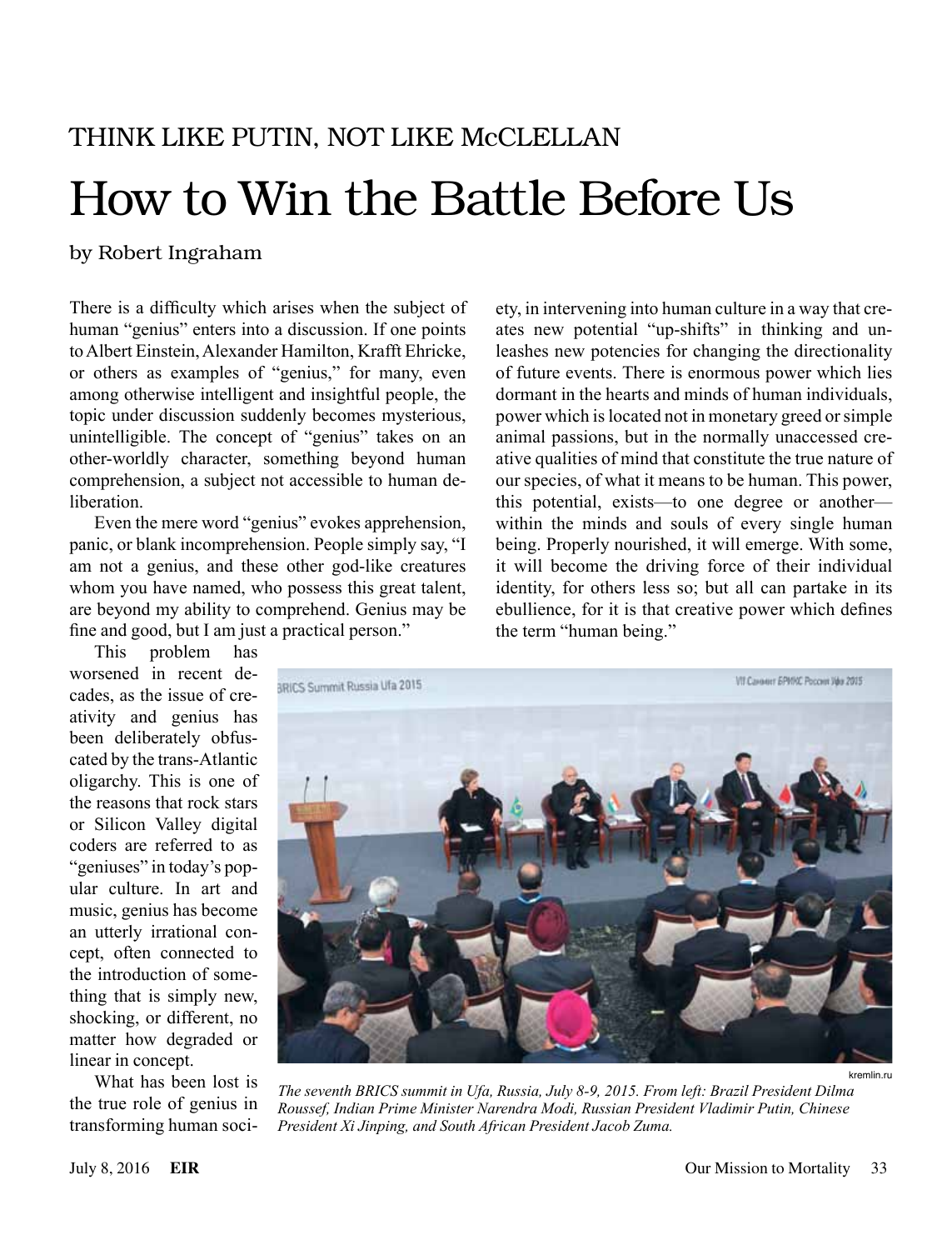

*Russian President Vladimir Putin (center, arm extended) participating in the Shanghai Cooperation Organization Heads of State meeting in Tashkent, Uzbekistan, June 24, 2016, marking its 15th anniversary.*

## I. The Manichaean Dilemma

There is a certain way in which one might describe the current strategic situation in the world. It goes something like this:

There are two competing tendencies. On the one side is to be found the BRICS, the Shanghai Co-

operation Organization, the 'One Belt, One Road' policy, and the nations allied with these efforts for global economic development. On the other side is the trans-Atlantic (British) imperial system, the collapsing London/Wall Street financial system and the military threat of NATO. These two adversaries are now engaged in a struggle for the future direction of human affairs. Humanity is at a fork in the road, faced with two alternative paths.

But is that really the best way to understand our current situation? Even more importantly, how does such an analysis, of an apparent struggle between good and evil,

aid us in developing the means to win the fight before us in the weeks ahead?

In posing the issue as one of "war versus economic

renaissance," there are two problems. The first is that such a construct does not define a means whereby a victory might be won. The second is that such an approach is not coherent with either how the human mind works, nor how great breakthroughs have occurred in the past. Human history is not a stationary battle between good and evil, but rather the deployment of great "flanking" interventions which redefine the potential power for human advancement, interventions which create new possibilities, previously unimagined. This is true whether the arena is scientific progress, musical composition, a military battlefield, or a political struggle.

Take the case of Filippo Brunelleschi. When Brunelleschi began his work on the dome of the Florence Cathedral

(*Cattedrale di Santa Maria del Fiore*) in 1420, Europe was just beginning to recover from the dark age collapse of the 14th Century. Between 1322 and 1363, more than 70% of the population of Europe had died from disease and starvation, and life expectancy had dropped from 35 years to 17 years. European society, finance and culture were dominated by parasitical oli-



*Filippo Brunelleschi made the breakthroughs that made possible the completion of the*  Santa Maria del Fiore *cathedral and its dome, in Florence, Italy.*



*This hoist for lifting building materials was invented by Brunelleschi so the dome could be built, contributing to the successful implementation of Brunelleschi's advances in physical science.*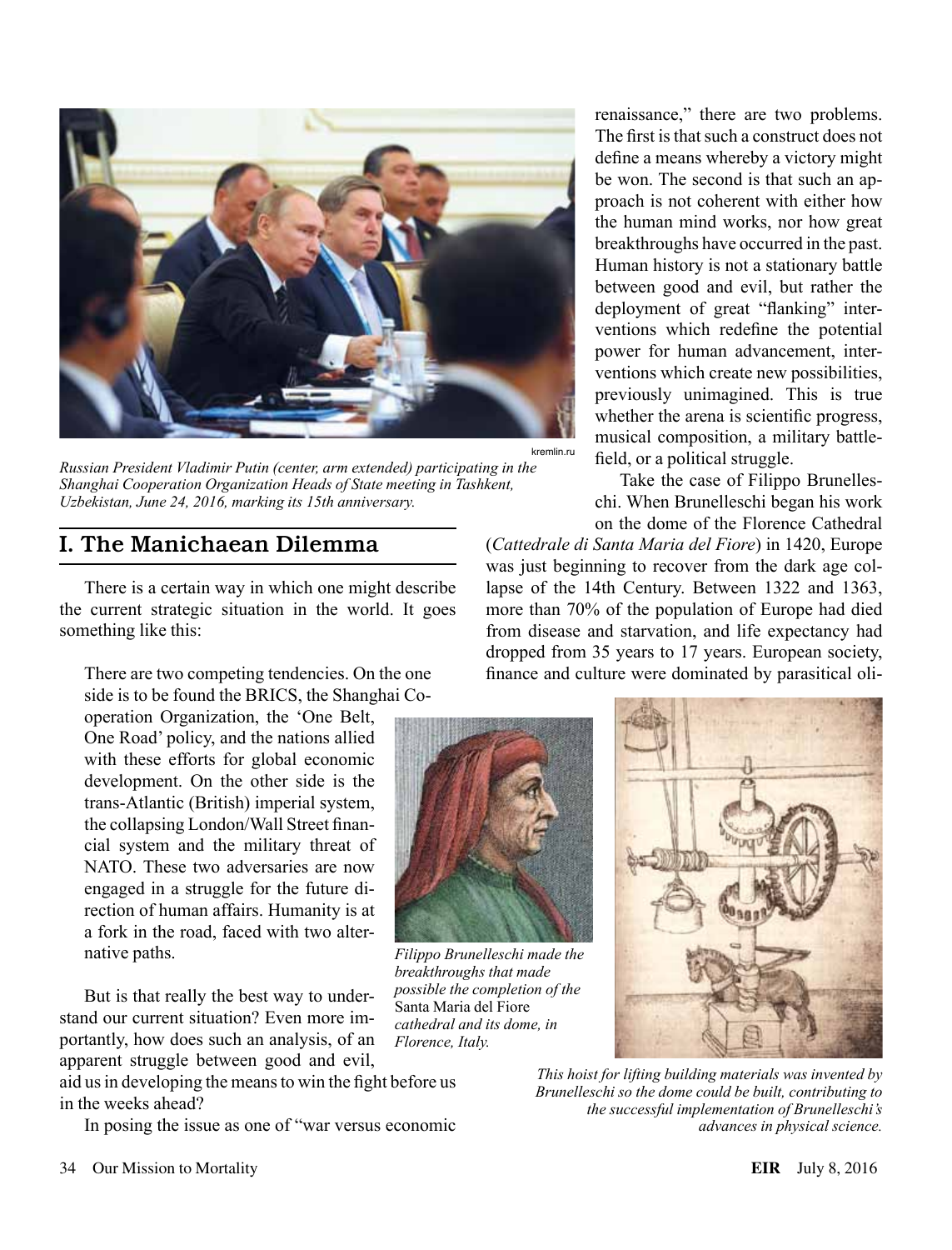garchical families, centered in Venice and other locations. Illiteracy was the norm for the general population.

In taking on the challenge to construct a dome for the *Santa Maria del Fiore* Cathedral, a task which was considered impossible by the engineers and architects of that era, it fell upon Brunelleschi to do what had never been done before, to build a type of physical structure which had never been built before—a self-sustaining conical octagonal dome, without the

use of a wooden infrastructure or outer buttresses. Brunelleschi's design was denounced by almost everyone; he was called a "a buffoon and a babbler." Yet, is was in the solutions that Brunelleschi discovered that we find the origins of modern physical science, and it was in the works of his protégé Paolo Toscanelli and Toscanelli's friend Nicholas of Cusa that this approach to physical science was further developed, leading into Johannes Kepler's examinations into the nature of the solar system.

Cusa's insights into the nature of the human mind and its relationship with physical science are further explored in his *On Learned Ignorance* and *On God as Not-Other*, and it is, in particular, his notion of the "self-moving mind" which points the way towards victory in our current crisis of 2016.

Brunelleschi's willful intervention transformed the potential for a revolu-

tionary development within human society. It created scientific and cultural possibilities which had hitherto not existed, this at a time when the human condition appeared hopeless. Brunelleschi launched the Renaissance.

As Saint Augustine rigorously demonstrated, evil has no real positive existence; it is purely a negative phenomenon. Human creativity, properly understood and vigorously deployed, will always overcome the



*Paolo dal Pozzo Toscanelli was a protégé of Brunelleschi.*



*Cardinal Nicholas of Cusa.*



*Johannes Kepler.*



*St. Augustine.*

evil (entropic) forces or tendencies within society. It is the only force capable of doing so, for a creative intervention is not a fight *against* something; it is an action which brings into play a more powerful future potential within society. When evil appears to triumph over good, this is almost always because those who are opposing evil have allowed themselves to fight on a battlefield, whose rules and conduct are limited in scope and defined by the enemy.

### II. Military Mistakes

General George McClellan has gone down in history books as a commander who suffered from timidity, who was afraid to attack. This characterization, however, does not adequately describe the nature of his failings.

Beginning in March of 1862, Mc-Clellan moved an army of 122,000

men to Fort Monroe, Virginia and initiated what became known as the Peninsula Campaign, which would last for five months. The intention was to capture the Confederate capital at Richmond. Despite outnumbering the opposing forces in men, artillery, ships, and supplies during every step of the campaign, McClellan's efforts failed spectacularly.

McClellan was not simply timid. He was obsessed by the imagined power of

his enemy. Fear and doubt ate at him. The most extreme example of this was early in the campaign, when he refused to attack Confederate forces holding the city of Yorktown. Instead he ordered a siege, which lasted three weeks. He spent almost all of the time building emplacements for scores of siege guns. He was convinced he was facing an enormous Confederate army, and he wrote to President Lincoln that he was outnumbered two-to-one. In reality, the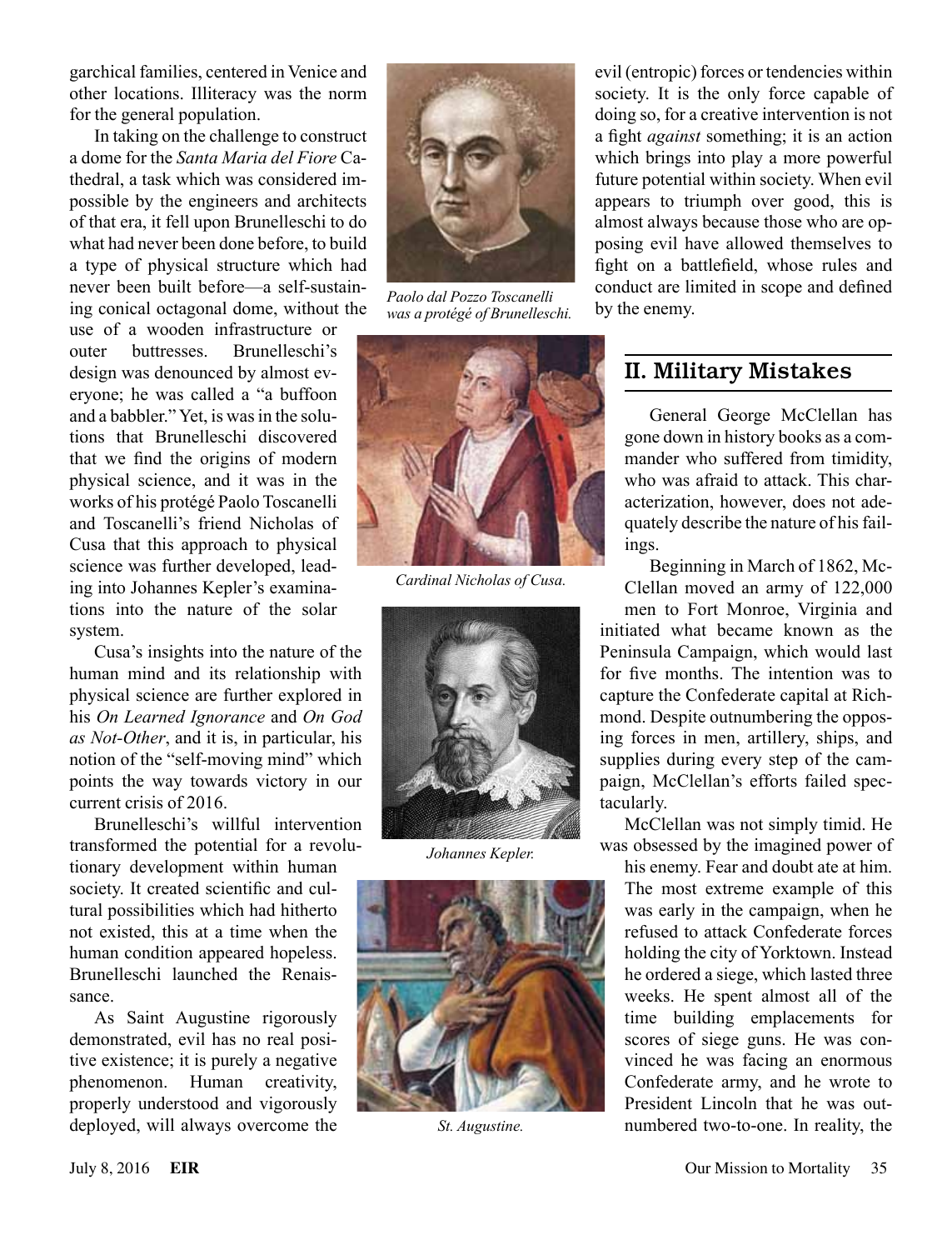

*President Abraham Lincoln confronting Gen. George McClellan at Antietam, Md. after McClellan refused to pursue Confederate General Lee after Lee's defeat at the Battle of Antietam.*

Confederate forces holding Yorktown numbered 13,000, and they were very poorly supplied.

Through May and June, McClellan moved slowly up the Peninsula, fighting inconclusive battles at both Williamsburg and Seven Pines. The Union Army did not win either of those battles, but was able to advance simply because the outnumbered Confederates with-

drew towards Richmond each time. By June 1, McClellan was on the outskirts of Richmond, but he again refused to attack Confederate lines, despite still having a two-to-one superiority in numbers.

Throughout these weeks, McClellan wrote feverishly to Lincoln and Secretary of War Stanton, reporting that he was outnumbered, facing a Confederate Army of more than 200,000, when it was actually 55,000. He described non-existent Confederate troop movements and flanking operations, and he warned that his army was in danger of being annihilated.

Then, from June 25 to July 1, the Confederate Army launched a series of verylimited counterattacks, known as the Seven Days Battle. Despite suffering no major defeat, and actually having won several of the battles, McClellan ordered

a general retreat, pulling his army most of the way back down the Peninsula, where they sat, behind defensive positions, until Lincoln ordered their withdrawal in August.

McClellan was obsessed with the enemy, with the power—or imagined power—of the enemy, of what *they* might do, of how *they* might attack. His pre-occupation was in defending his army from attack. It was *set piece* warfare. Mc-Clellan's primary failure was that he based all of his actions on what the enemy was doing or what they might do, and he *reacted* to these hostile actions or possible actions.

Compare this with Douglas MacArthur, prior to the 1950 Inchon Landing in Korea. In the councils of war, prior to that amphibious invasion, MacArthur was alone, completely alone, in insisting on his invasion plan. Much like Brunelleschi in 1420, everyone disagreed with him. Later, after the great flanking attack suc-

ceeded, MacArthur stated that the moment he knew he was right about his invasion plan, was when everyone else opposed it, that if they all thought it couldn't work, then the North Koreans would think so too and wouldn't defend against it.

For MacArthur, the only consideration was "How do you win?" The only thing worth creating was a *Strategy for Victory*.



*General Douglas MacArthur (seated) observing the attack by his forces at the battle of Inchon, Korea, Sept. 15, 1950.*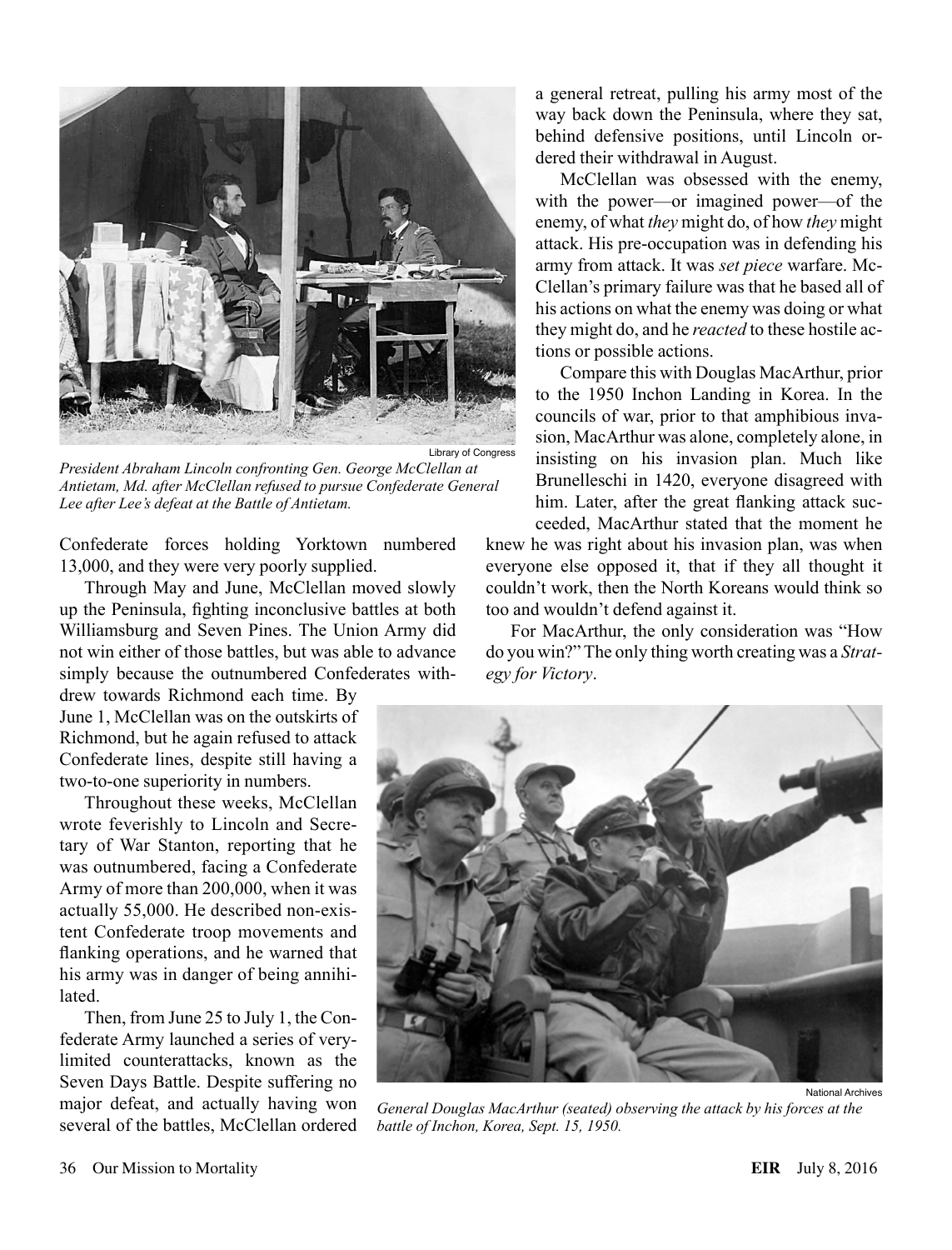## III. Vladimir Putin and Lyndon LaRouche

As this article is being written, Russian President Vladimir Putin has just arrived in Beijing, China for extensive talks with Chinese President Xi Jinping and other Chinese leaders. These meetings follow directly on the heels of the June 23-24 Tashkent summit of the Shanghai Cooperation Organization (SCO), where Putin, Xi, Indian Prime Minister Modi and other Asian leaders met to discuss several pressing issues, including proposals for greatly enhanced collaboration between the SCO and the Eurasian Economic Union (EEU).

These portentous discussions between the leaders of India, Russia, and China occur at a moment when worldwide strategic potentials are developing and changing at a breathtaking pace. Of all these developments, perhaps the most significant has been the continuing intervention that Vladimir Putin, together with Xi Jinping, is making into Europe. This includes Xi's June 17-24 seven-day Silk Road Tour, which included stops in both Serbia and Poland and the staggering breakthrough which took place at the June 16-18 conference of the St. Petersburg International Economic Forum. At that latter event, President Putin, in a way which evoked the historic memory of the "westernizer" Peter the Great, offered full partnership and participation for all of the European nations in the great economic and scientific opportunities which are being opened up by Russia, China, the SCO, the EEU, and the One Belt, One Road policy. The point was made strongly by Putin, in the form of an offer, that the unfolding economic renaissance is intended for all of Eurasia, not simply the Asian nations. European participation in the huge Eurasian projects, involving high-speed rail, nuclear power, and other technologies is not simply an economic program, but an idea, a concept, a potential, which once conveyed to the minds of Europeans, will work its way into all future political actions.

In his remarks to the St. Petersburg Economic Forum, Putin said:

As early as June we, along with our Chinese colleagues, are planning to start official talks on the formation of comprehensive trade and economic partnership in Eurasia with the participation of the European Union states and China. I expect



Press Information Bureau, Government of India

*Indian Prime Minister Narendra Modi and Russian President Vladimir Putin, at the bilateral meeting on the sidelines of the Shanghai Cooperation Organization (SCO) summit in Tashkent, Uzbekistan, June 24, 2016.*

that this will become one of the first steps toward the formation of a major Eurasian partnership...

Friends, the project I have just mentioned the greater Eurasia project—is, of course, open for Europe, and I am convinced that such cooperation may be mutually beneficial. Despite all of the well known problems in our relations, the European Union remains Russia's key trade and economic partner. It is our next-door neighbor, and we are not indifferent to what is happening in the lives of our neighbors, European countries, and the European economy.

Cracks and fissures in the London-Obama control over continental Europe are spreading and multiplying. How the successful Brexit vote will affect this process is not clear, but as the chaos and uncertainty spread, it is Putin and his allies who are in the driver's seat—and they are offering Europe a way out. The growing number of German and other leaders who have publicly condemned the recent NATO maneuvers on Russia's borders, together with the high level participation of European leaders in the St. Petersburg Forum, are merely indications of a much deeper and seismic reshaping of the political process now unfolding throughout Europe.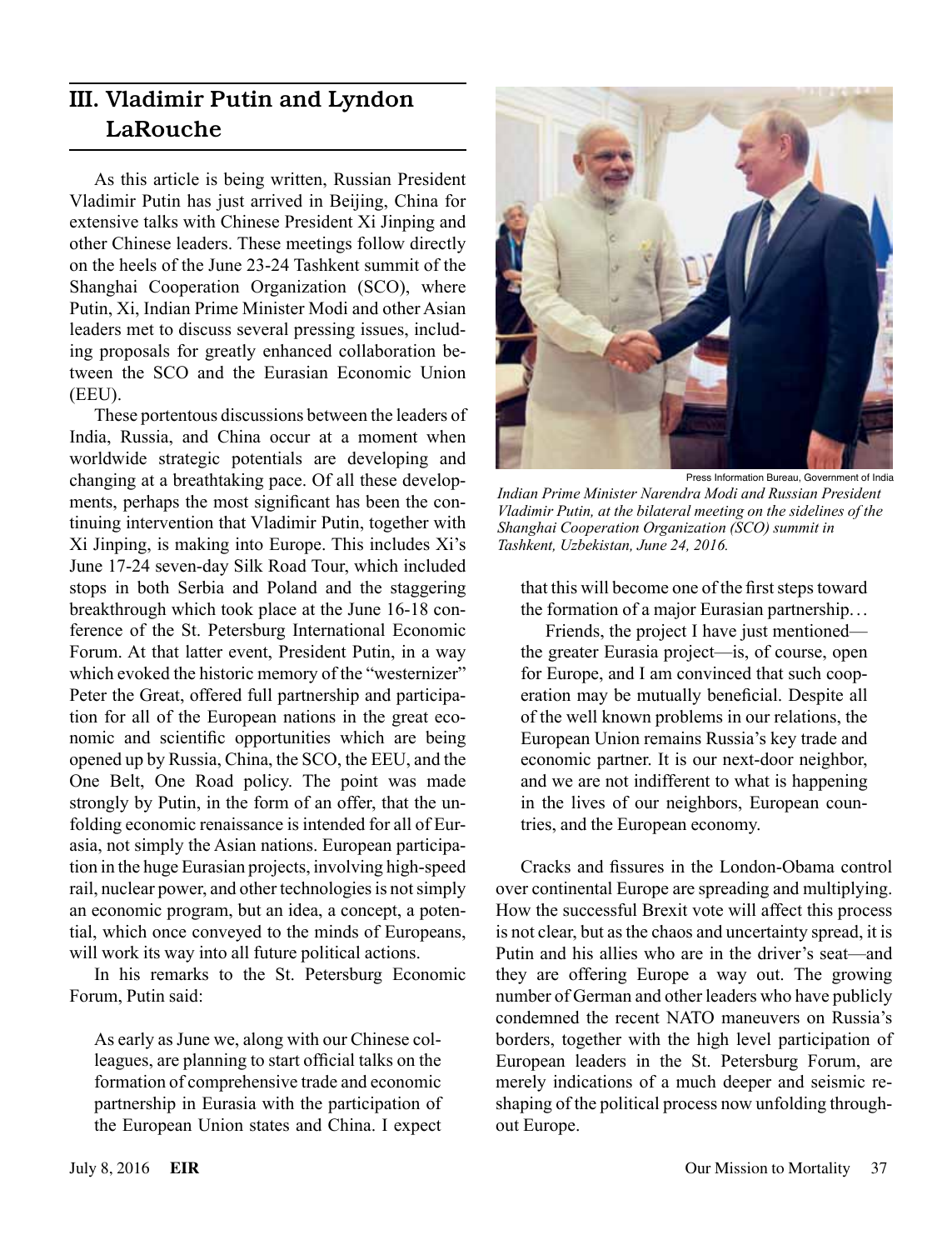

*The successful launch, June 25, 2016, of China's Long March-7 carrier rocket from Wenchang Satellite Launch Center. It has been designed to be a workhorse for a planned Chinese space station.*

#### **Don't Make McClellan's Mistake**

The continuing danger amidst all of this, is the stillongoing occupation of the White House by Barack Obama, and the London-Washington push for a war confrontation with Russia. Nothing that is said in this article should be taken to minimize this threat. Obama is a killer and a very weak narcissistic personality. Under pressure, he is capable of anything. Nevertheless! Don't repeat McClellan's mistake. Don't be paralyzed by fear of Obama. Don't simply be "against" Obama, or "against" Hillary Clinton or Donald Trump.

Think, instead, of flanking attacks. Think of ways that will awaken new potentials, potentials both within the strategic sphere and within growing numbers of citizens.

The May 5, 2016 "Pray for Palmyra" concert given by the Mariinsky Symphony Orchestra, from St Petersburg, and led by Valery Gergiev, is just such a flank. The power of this concert was that it evoked the beauty of what human culture might be, of what the fight in Syria was *for*, not simply what it was *against*. In particular, the inclusion of the work by Bach was a pointed reminder to the people of Germany of those qualities which have been great in German history.

Perhaps the most powerful flank capable of orienting nations toward a different future is the growing col-

#### **Manhattan**

Lyndon LaRouche's Manhattan Project, properly understood, is an outstanding flank. In one sense the Project was initiated to rebuild Mr. LaRouche's organization in the United States, to return it to its original intent, following the damage which was done after the George Bush imprisonment of Lyndon LaRouche and the aftermath of that imprisonment. Yet, a greater purpose, and a greater power, has been unleashed during the last twenty months. A new, fearlessly creative force has been unleashed within the United States through the combination of classical music choruses in three New York boroughs, the Saturday dialogues with Mr. LaRouche, and the recruitment of many individuals into this process.

The power of this process lies not in numbers, but in the fact that it operates outside and against the controlled cultural and political environment. And it tells people the truth. It pricks people's consciences; it provokes them to think; it refuse to play by the rules of the game; it gives people courage.

People both inside and outside of the United States are afraid of Barack Obama. But, ask yourself, outside of the immediate threat of Obama's nuclear arsenal, is

tion, an expanding effort which now also includes India and many other countries. This involves not only frontier work in science and technology, but also something much more. It was Krafft Ehricke who posited that once humanity begins to move into the solar system, begins to reach beyond the confines of our planet, that this will be the moment when the true nature of our species will begin to emerge. We will no longer be "earthlings"; rather, our mission, and our identity, will be defined by uncovering and mastering the principles which govern the galaxy.

laboration between China and Russia on space explora-